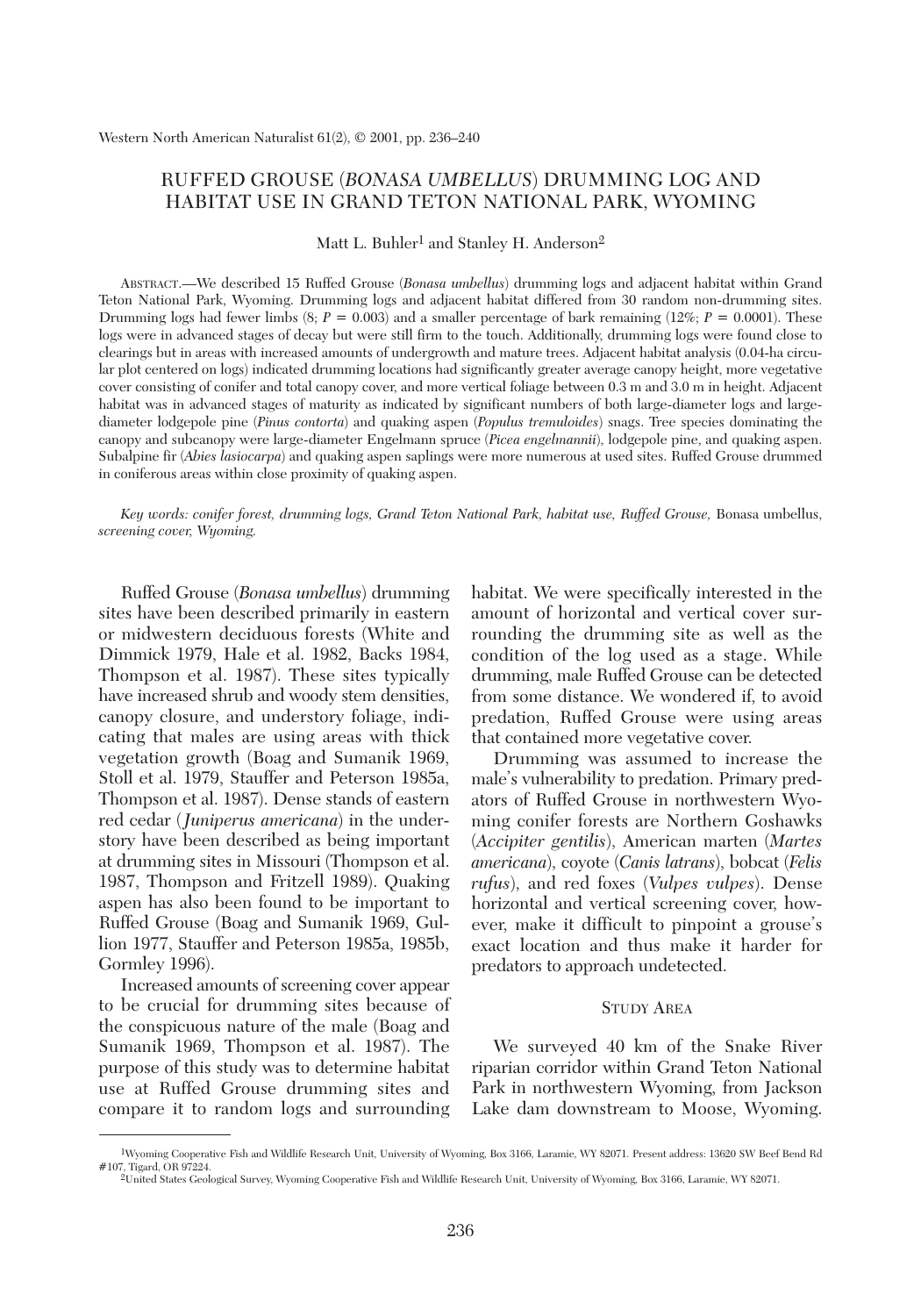The width of the riparian corridor ranges from  $0.25$  to  $2.6$  km (mean = 1.4 km). Elevation varies from 1968 m to 2066 m. The upper 10 km of the study site consists of mature stands of closed-canopy lodgepole pine and Engelmann spruce that are contiguous with surrounding forest (Mattson and Despain 1985). The lower 30 km is isolated from forest habitat and is dominated by big sagebrush (*Artemisia tridentata*) and silver sagebrush (*Artemisia cana*). Understory along the entire 40 km is dominated by russet buffaloberry (*Shepherdia canadensis*), grouse whortleberry (*Vaccinium scoparium*), common juniper (*Juniperus communis*), red baneberry (*Actaea rubra*), wild rose (*Rosa woodsii*), quaking aspen, Engelmann spruce, and subalpine fir.

#### **METHODS**

We placed 7 transects each in the middle of lodgepole pine, Engelmann spruce, and mixed cottonwood/conifer cover types throughout the 40-km study area. Transects originated at the river's edge, running perpendicular to the channel within the cover type. Transects were 100 m in length and were marked at 10-m intervals as well as 50 m to each side for a total search area of  $10,000$  m<sup>2</sup> (1 ha). Surveys were conducted in early morning (0530–1030) and evening (1900–2200) hours between 20 May and 30 June 1996 and 15 May and 30 June 1997. The observer listened 30 minutes for drumming males and then located the logs. Only males that were drumming within the 1 ha search area were used for habitat analysis.

Using a stratified random design, we selected 30 random logs. Of 15 drumming logs identified, 8 were in lodgepole pine, 5 in Engelmann spruce, and 2 in mixed cottonwood/ conifer. We therefore randomly selected 16 sites in lodgepole pine, 10 in Engelmann spruce, and 4 in mixed cottonwood/conifer. Randomly generated numbers for length along and distance from the transect determined a point of inspection. At that point the closest log was used as the random log. Drumming logs were measured as follows: diameter at drumming position, length, number of limbs, percent bark remaining, and height above ground at drumming position. Random logs were measured for similar variables, with log diameter and height off ground being measured at the largest end.

Habitat adjacent to the logs was sampled using a 0.04-ha circular vegetation plot centered on the log as described by James and Shugart (1970) and Noon (1981). The same individual conducted all vegetation sampling to decrease variability from observer bias. Transect lines, which were established through the center point (logs), ran in each cardinal direction (north–south and east–west) to divide the circle into quarters for vegetation sampling. We determined vertical foliage with a density board placed at each of the 4 points where transect lines intersected the edge of the 0.04-ha circle. The density board was divided into 4 heights of 0.0–0.3, 0.3–1.0, 1.0–2.0, and 2.0–3.0 m, corresponding to low and high ground cover and low and high shrub cover, respectively. Values were averaged for each height. Dominant shrub and ground species <1 m tall and <3 cm dbh were recorded from most numerous to least in the entire plot. Nearest tree and largest log within each quarter were determined as to distance, diameter, and species of closest living tree  $(≥3)$ inch dbh) and largest fallen log to the center point. We selected 5 representative trees from the 0.04-ha plot, determined their height with a clinometer, and averaged the results. Both ground cover and canopy cover were estimated with an ocular tube with crosshairs at one end. The observer peered through the tube at the ground and at the canopy at 10 locations spaced 1 m apart along each transect. The number of "hits" was recorded. A hit occurred when the crosshairs intersected vegetation. To determine total percent cover, we divided the number of hits by 20. Shrub density was determined as the observer proceeded along each transect and counted the number of woody stems <3 cm dbh that intersected the body and outstretched arms at breast height. The total number of shrub stems per hectare was estimated by multiplying the total number of stems encountered from both transects by 125. Deciduous and coniferous shrubs were recorded separately. Tree diameter of all tree species ≥3 cm dbh was recorded within the entire circular plot. We also recorded total number and species of snags  $>$ 3 cm dbh within the 0.04-ha plot.

Statistical analysis of log use and adjacent habitat (0.04-ha circle) varied and was considered significant at  $P \leq 0.05$ . We performed univariate comparisons with Mann-Whitney U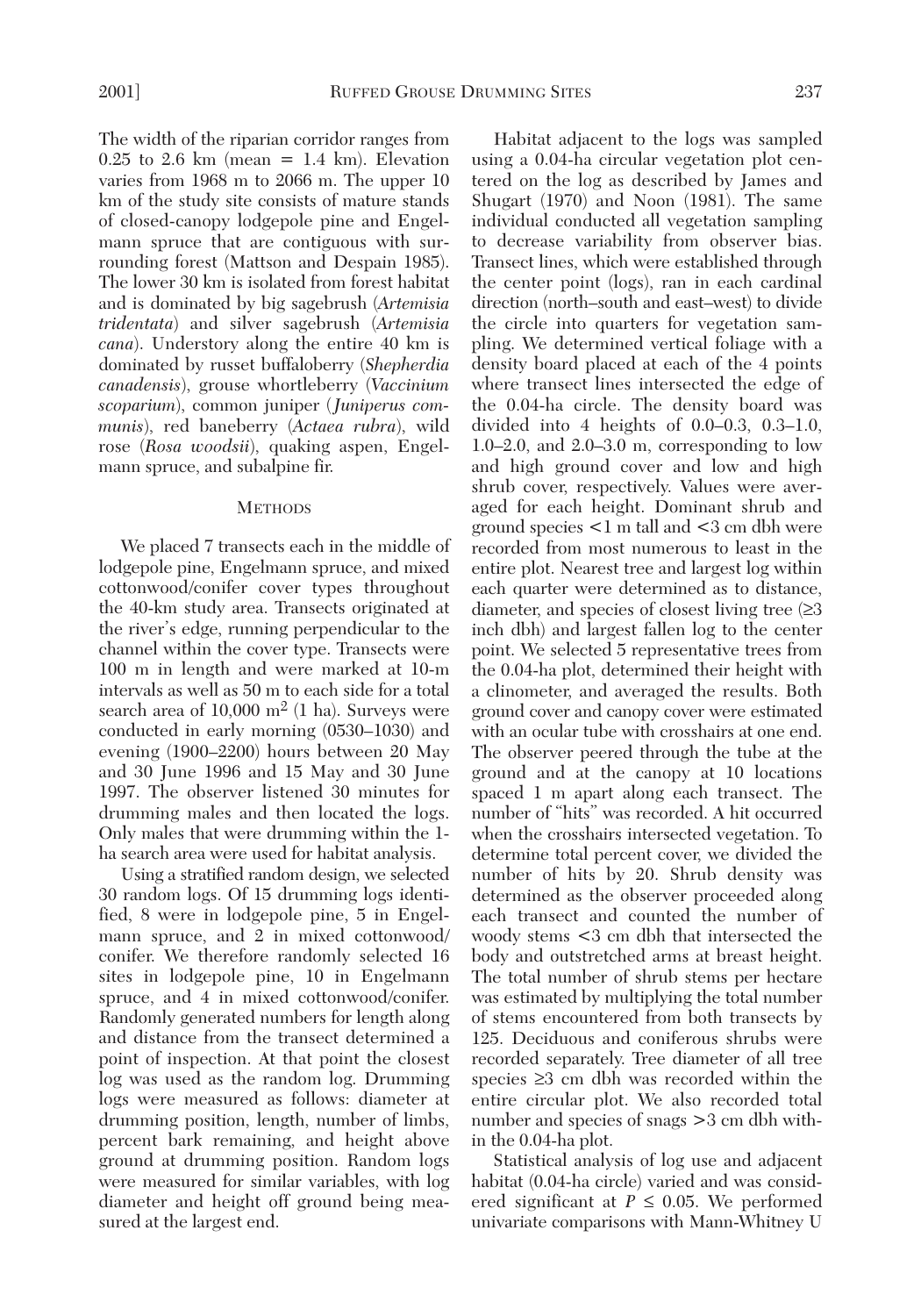and 1-way analysis of variance (ANOVA) through paired *t* tests by comparison of means, as some variables were nonparametric (Minitab Inc. 1996). Two-sample *t* tests were used for variables that were found to have normal distributions (Wilk Shapiro > 0.95). Logistic regression was used to compare tree-diameter classes between drumming and random sites. Trees were broken down into species and divided into 9 classes (3–8, 8–15, 15–23, 23–38, 38–53, 53–69, 69–84, 84–102, and >102 cm), with the 10th class being total number of trees found in the plot. Logistic regression analysis revealed which diameter class of tree species dominated the habitat surrounding the drumming log.

#### **RESULTS**

Compared with random logs, drumming logs had fewer remaining limbs (8 ± 4.6 *s*; *P* = 0.003) and a smaller percentage of bark remaining  $(12\% \pm 8.2 \text{ s}; P = 0.0001)$ . They were in advanced stages of decomposition as evidenced by remaining bark and fewer limbs (Table 1).

Habitat composition surrounding drumming logs was significantly different from random locations (Table 2). Of 15 drumming logs, 8 were located in lodgepole pine, 5 in Engelmann spruce, and 2 in mixed cottonwood/ conifer. Of 30 random logs, 16 were in lodgepole pine, 10 in Engelmann spruce, and 4 in mixed cottonwood/conifer. Lodgepole pine and Engelmann spruce dominated the canopy and provided increased total and conifer canopy cover, average canopy height, total number and size of Engelmann spruce and lodgepole pine. Subalpine fir and quaking aspen tree stems dominated the subcanopy. Lodgepole pine and quaking aspen snags were in greater abundance. Ground cover variables that were significantly greater were largest log dbh and vertical foliage between 0.3 m and 3.0 m in height.

## **Discussion**

Ruffed Grouse drumming logs were significantly different from random logs, suggesting that particular logs were used for courtship displays (Table 1). Drumming logs were typically found close to clearings with large amounts of undergrowth. On average, they had larger diameters (84 cm) than random logs, with the top of the log 42.5 cm off the ground. The most marked difference between drumming and random logs was the degree of decomposition. On average, only 8 limbs and 12% of the bark remained on drumming logs, indicating advanced stage of decomposition (Masen et al. 1979). Past research indicated that drumming logs were not different from random logs but that Ruffed Grouse were using areas with greater vegetation cover (Boag and Sumanik 1969, Stauffer and Peterson 1985a). However, we found Ruffed Grouse using specific logs that were relatively free of bark and limbs for drumming.

Analysis of adjacent habitat showed several differences between drumming and random log sites (Table 2). Drumming sites were typically located within mature stands of lodgepole pine and Engelmann spruce with thick understory of saplings and shrubs. Drumming sites were found only within the upper portion of the river that is surrounded by contiguous conifer forest. Large-diameter lodgepole pine and Engelmann spruce provided increased conifer and total canopy cover as well as tallerthan-average canopy height. Lodgepole pine and quaking aspen snag diameter and stem densities were greater for drumming sites, indicating use of sites from middle- to latesuccessional forest stages. Additionally, largediameter logs on the forest floor indicated mature stands. The subcanopy consisted primarily of quaking aspen of all size classes ranging from saplings to mature trees (>48 cm). Engelmann spruce and subalpine fir saplings were also found in greater abundance.

Quaking aspen has been determined to be important to Ruffed Grouse as cover and a food source (Boag and Sumanik 1969, Gullion 1977, Stauffer and Peterson 1985a, 1985b). We found Ruffed Grouse in close association with quaking aspen in all forms from saplings to mature trees. Drumming locations were typically located either within or close to quaking aspen stands.

Ground cover was dominated by russet buffaloberry, grouse whortleberry, wild rose, and red baneberry. The combination of large quantities of shrubs, saplings, and tree species produced greater-than-average amounts of vertical foliage between 0.3 m and 3.0 m high. While searching for drumming males, we had to get close to the birds before we could locate them. Higher density of ground and subcanopy vegetation cover has been shown to be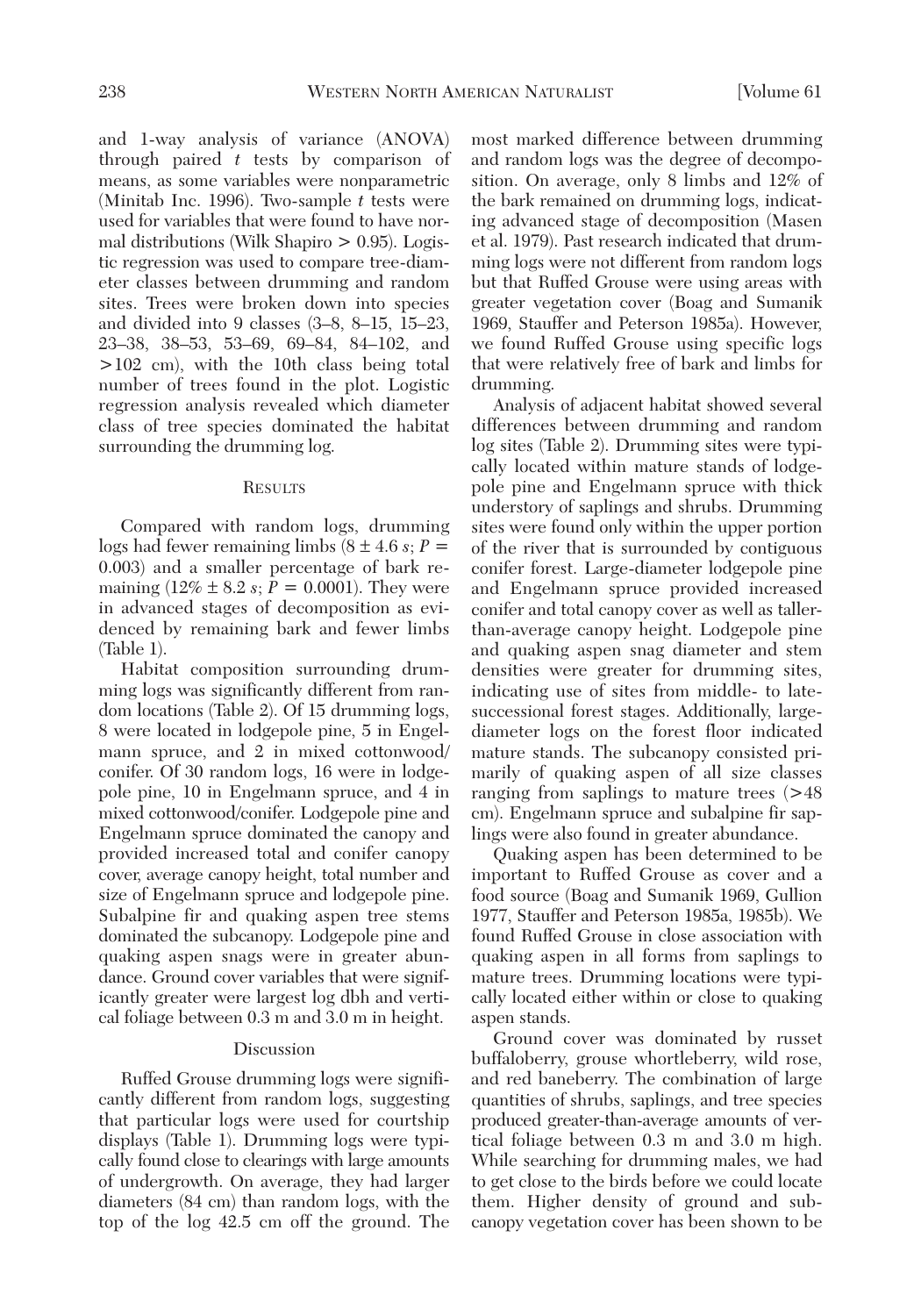| Variable               | Drumming logs<br>$\bar{x}(s)$ | Random logs<br>$\bar{x}(s)$ | P-value |
|------------------------|-------------------------------|-----------------------------|---------|
| $Log dbh$ (cm)         | 84.33(16.3)                   | 75.43(8.9)                  | 0.401   |
| Log height (cm)        | 42.5(19.4)                    | 34.75(12.9)                 | 0.205   |
| Log length $(m)$       | 33.5(6.8)                     | 28.5(12.9)                  | 0.495   |
| Number of limbs        | 8.5(4.6)                      | 40.7(14.1)                  | 0.003   |
| Percent bark remaining | 12.6(8.2)                     | 77.4 (20.4)                 | 0.0001  |

TABLE 1. Comparison of variable means from 15 Ruffed Grouse drumming logs and 30 random logs in Grand Teton National Park, Wyoming.

TABLE 2. Comparison of habitat variable means from 15 Ruffed Grouse drumming sites and 30 random sites. Drumming sites were 0.04-ha circular plots adjacent to and centered on drumming logs. Random sites were adjacent to and centered on random logs.

| Variable                            | Drumming sites<br>$\bar{x}(s)$ | Random sites<br>$\bar{x}(s)$ |         |  |
|-------------------------------------|--------------------------------|------------------------------|---------|--|
|                                     |                                |                              | P-value |  |
| Largest $log dbh$ (cm)              | 84.33(8.3)                     | 45.89(18.6)                  | 0.048   |  |
| Conifer can opy cover $(\%)$        | 73(12.2)                       | 48(6.9)                      | 0.0001  |  |
| Total can opy cover $(\%)$          | 86(4.3)                        | 59(25.8)                     | 0.035   |  |
| Vertical foliage $0.3-1.0$ m $(\%)$ | 95(5.9)                        | 65(15.7)                     | 0.003   |  |
| Vertical foliage $1.0-2.0$ m $(\%)$ | 90(12.2)                       | 50(19.4)                     | 0.009   |  |
| Vertical foliage $2.0-3.0$ m $(\%)$ | 90(11.9)                       | 35(21.1)                     | 0.0001  |  |
| Average canopy height (m)           | 114.84(27.5)                   | 89.14 (19.9)                 | 0.044   |  |
| Subalpine fir total stems           | 18.5(8.7)                      | 2.3(12.2)                    | 0.003   |  |
| Quaking aspen tree dbh (cm)         | 48.3(14.8)                     | 14.5(5.9)                    | 0.001   |  |
| Lodgepole pine snag dbh (cm)        | 62.3(5.8)                      | 24.8(7.1)                    | 0.008   |  |
| Quaking aspen snag dbh (cm)         | 38.6(8.4)                      | 10.2(2.7)                    | 0.018   |  |
| Engelmann spruce total stems        | 39.4(16.5)                     | 5.5(1.7)                     | 0.029   |  |
| Lodgepole pine total stems          | 41.6(17.5)                     | 22.6(18.6)                   | 0.001   |  |
| Quaking aspen snag total stems      | 8.4(2.3)                       | 1.9(1.5)                     | 0.048   |  |
| Lodgepole pine snag total stems     | 11.0(6.5)                      | 5.2(3.2)                     | 0.002   |  |
| Quaking aspen total stems           | 14.2(3.2)                      | 2.5(1.5)                     | 0.0001  |  |
| Lodgepole pine tree dbh (cm)        | 65.3(13.3)                     | 31.6(15.7)                   | 0.001   |  |
| Engelmann spruce tree dbh (cm)      | 86.5(8.3)                      | 53.9(11.7)                   | 0.007   |  |

important for drumming locations (Boag and Sumanik 1969, Stauffer and Peterson 1985a). Ruffed Grouse appeared to be using drumming logs with greater-than-average amounts of screening cover.

Since mate attraction is accomplished through auditory means, visual cues are probably not as important (Thompson and Fritzell 1989, Gormley 1996). Because drumming makes males more conspicuous to predators, large amounts of screening cover may be needed to avoid predation. Aerial predators such as the Northern Goshawk may have trouble pinpointing a grouse's location due to increased canopy cover and tree density. Increased vertical foliage from ground cover, shrubs, subcanopy trees, and mature trees could also conceal a male grouse from terrestrial predators. When we approached a drumming male, he would remain motionless on the log before slipping silently into nearby shrubs. If pursued, the grouse would flush and fly to nearby trees. Marshall (1946) determined that Ruffed Grouse initially remain motionless and then fly to conifer tree species when flushed. Any approaching predators would be detected through noise or motions, making it hard for those predators to effectively take a drumming male. Large amounts of vegetation, therefore, appear to decrease the potential of predation and are an essential part of Ruffed Grouse drumming habitat.

Ruffed Grouse in Grand Teton National Park used drumming logs in areas with greaterthan-average amounts of vegetation. Drumming sites had more vertical and horizontal cover, which appeared not only to more effectively hide the drumming male, but to make it hard for a predator to approach undetected. Although males significantly used logs with fewer limbs